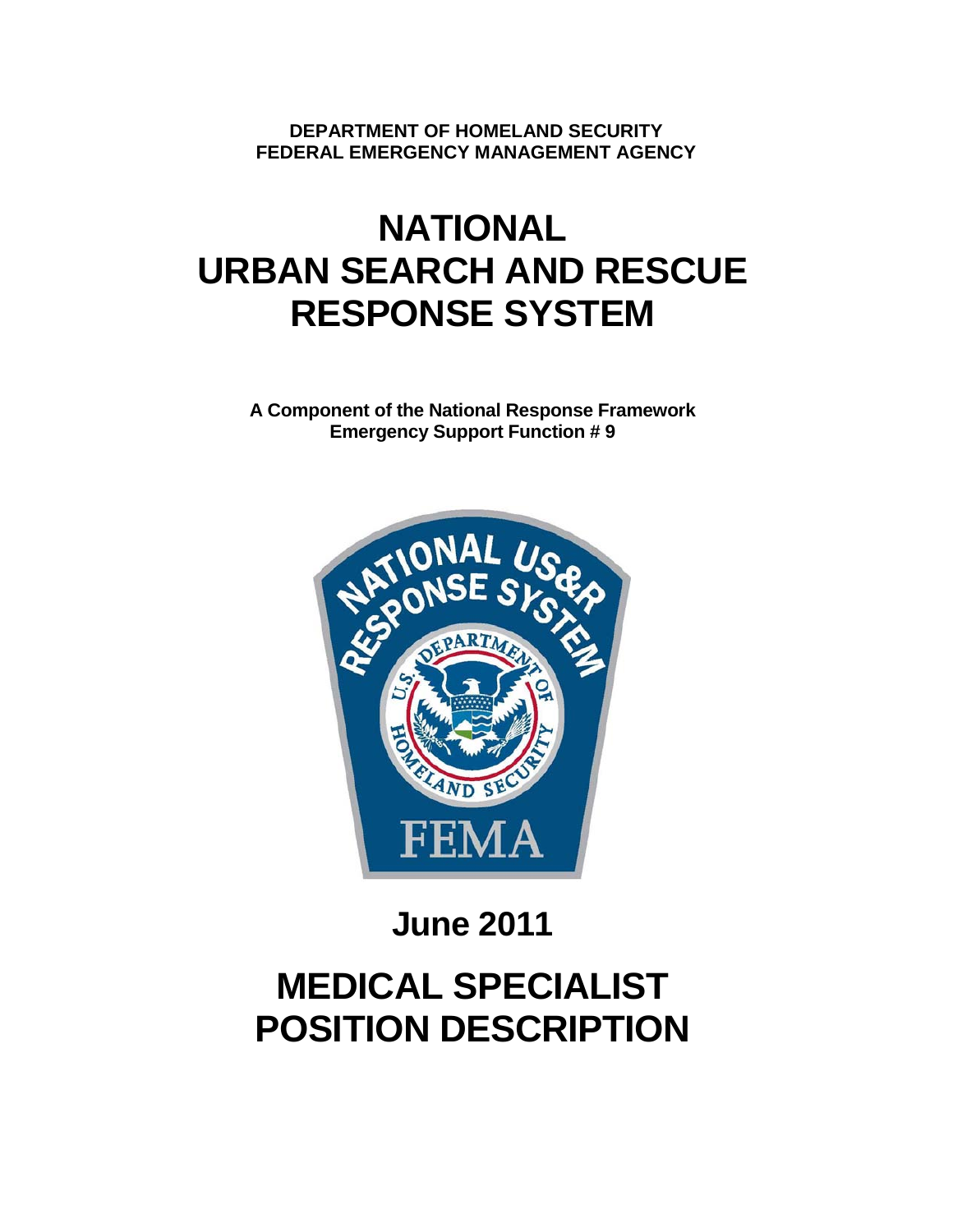#### **FEMA National US&R Response System Task Force Position Description** Medical Specialist

Page Left Blank Intentionally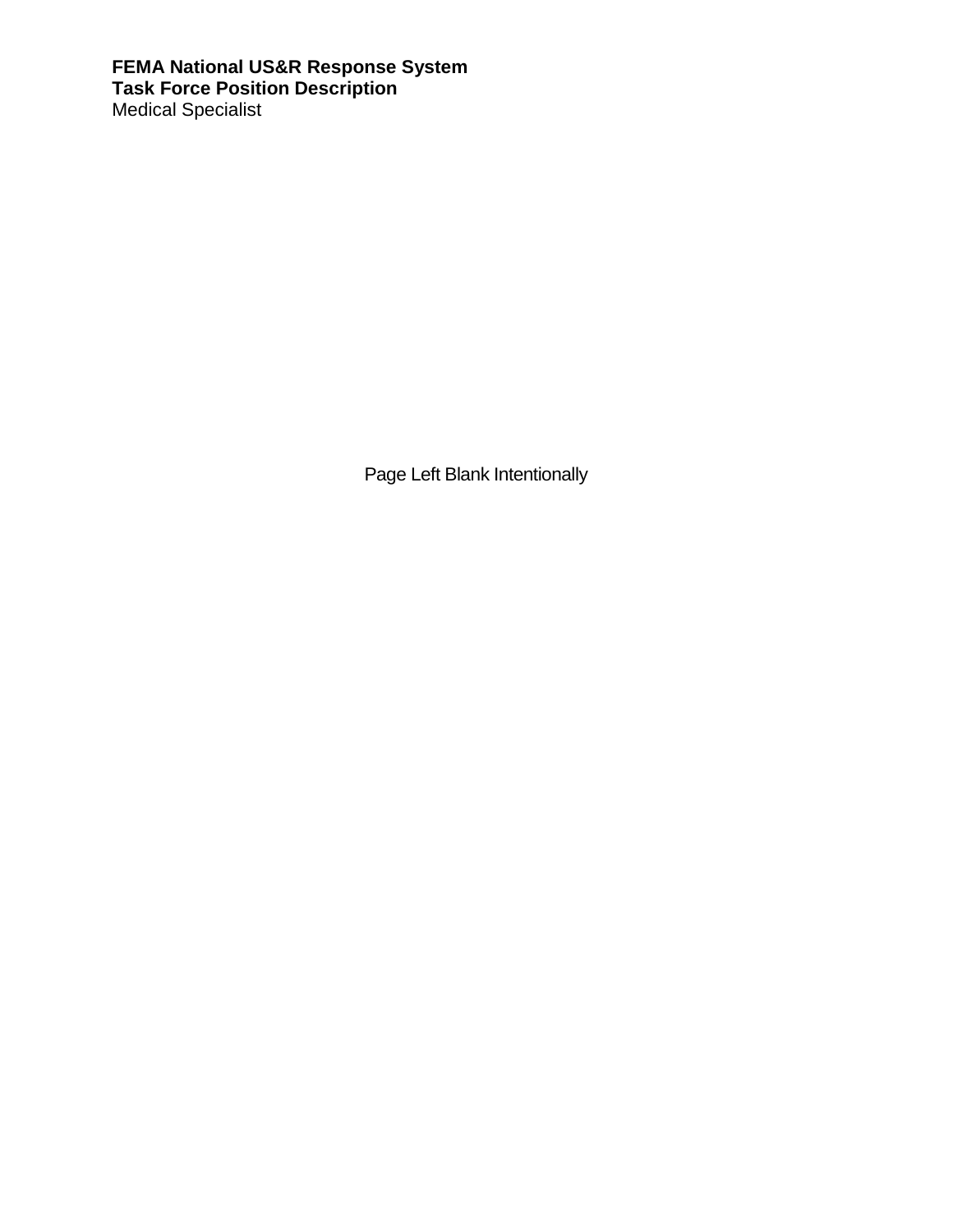#### **Position Specific Requirements**

The Medical Specialist is responsible for performing the medical function of the task force incident operation. The Medical Specialist reports directly to the Medical Team Manager.

The Medical Specialist is responsible for:

- The general health considerations of and delivery of medical care to all task force personnel, victims, and search dogs, while under the supervision of the Medical Team Manger, during disaster events
- Implementing the medical action plans specified by the Medical Team Manger
- Accountability, maintenance, and minor repairs for all issued equipment
- Performing additional tasks or duties as assigned during a mission

#### **Position Requirements and Criteria:**

Individuals who meet the following requirements and criteria will be eligible to become Medical Specialists in the FEMA National US&R Response System. The intent of these requirements is to select personnel fully capable of providing medical care required by the task force in the urban disaster environment.

#### **Required Training:**

The Medical Specialist shall:

1. Be currently certified / licensed as an EMT-Paramedic and have met all the requirements in their local jurisdiction. Must be actively participating in prehospital care.

#### **OR** Service Contract on the Contract of the Contract of the Contract of the Contract of the Contract of the Con

Physician Assistant, Registered Nurse-Practitioner or Registered Nurse who is currently certified / licensed as a Physician Assistant, Registered Nurse-Practitioner or Registered Nurse – certified within an accredited organization or municipality and meets the National Registry of Emergency Medical Technician – Paramedic Standards or State certification requirements and actively practices advanced pre-hospital life support. Must be certified and maintain the following, BTLS, ACLS, and PALS regimens (or equivalent).

- 2. Have completed all Administrative and General Training Requirements.
- 3. Have successfully completed the FEMA/US&R Medical Team Training Course.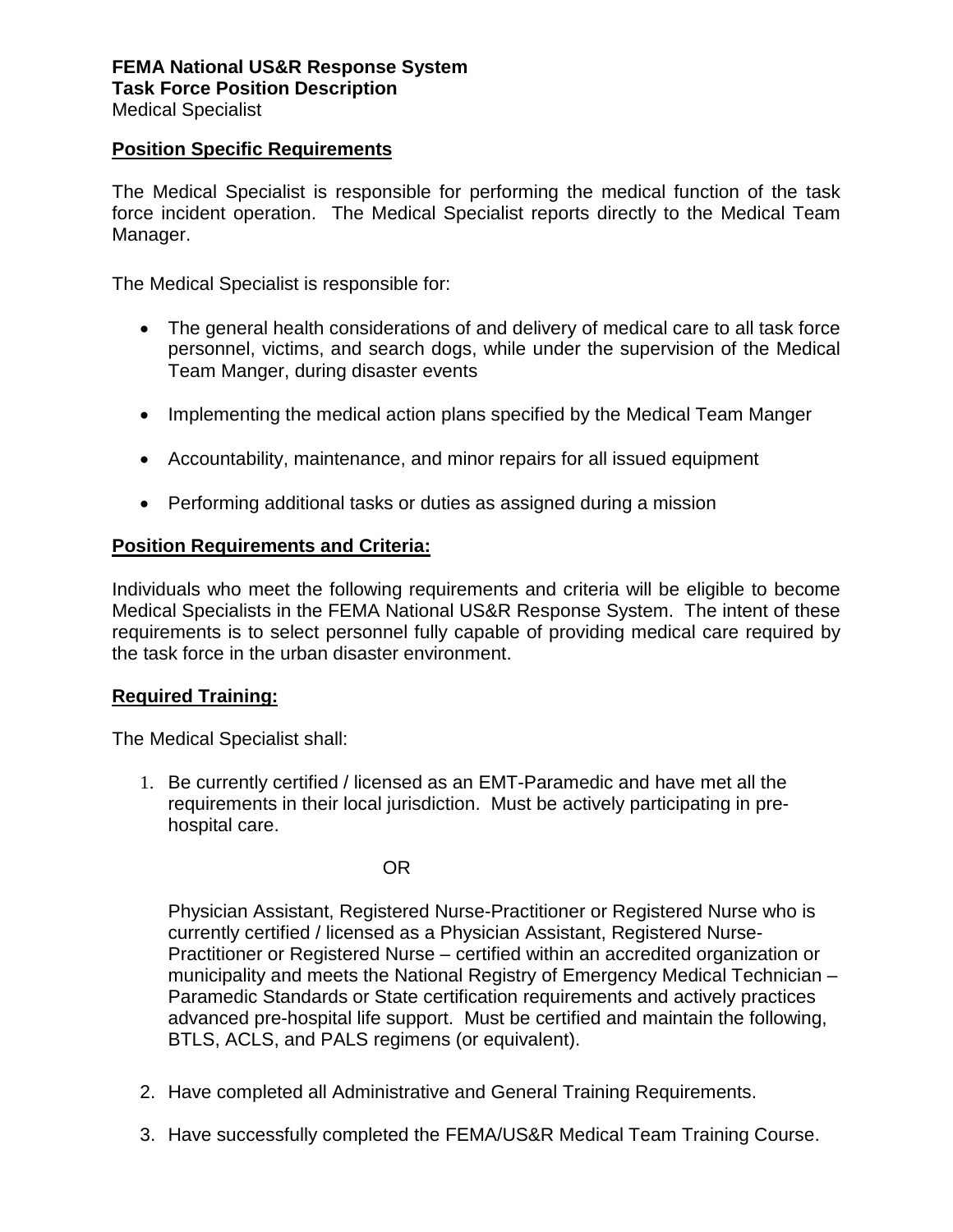- 4. Have successfully completed the FEMA/US&R WMD Considerations for The Medical Team.
- 5. Complete Technical Rescue Skill Sets, Appendix A

#### **Recommended Training:**

1. Complete a Canine Emergency Medical Course